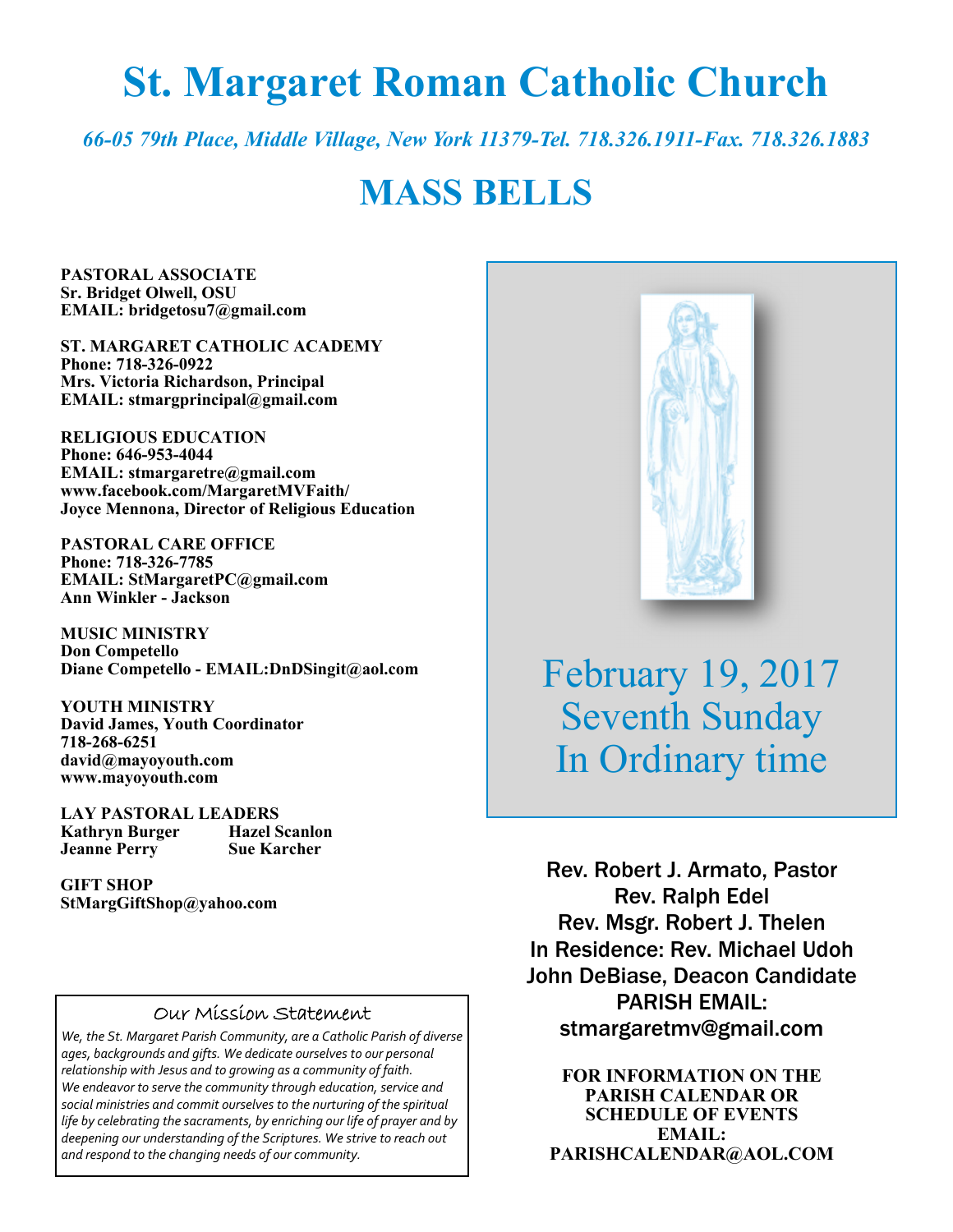### *MASSES FOR THE WEEK*

#### **MON. FEBRUARY 20 - PRESIDENT'S DAY**  8:30 Ida Viola **RECTORY CLOSED**

#### **TUE. FEBRUARY 21 - ST. PETER DAMIAN**

7:00 Steven Belviso<br>9:00 Ida Lento (ANN Ida Lento (ANNI)/Maria Falsetta

#### **WED. FEBRUARY 22 - THE CHAIR OF ST. PETER THE APOSTLE**  7:00 Coleen Redman

9:00 Josephine DiBenedetto

#### **THU. FEBRUARY 23 - ST. POLYCARP**

- 7:00 Sr. Anne Werner, D.W.<br>9:00 Michael Putillo
- Michael Putillo

#### **FRI. FEBRUARY 24 - WEEKDAY**

- 7:00 Frank & Maria Amendola
- 9:00 Vincenza, Mariano & Salvatore Palmeri

#### **SAT. FEBRUARY 25 - WEEKDAY**

8:30 Collective: Wilson Zamora (ANNI)/ John Yaegel/Rosario Triolo 5:00PM Robert Liberatore

**SUN. FEBRUARY 26 - EIGHTH SUNDAY IN ORDINARY TIME**<br>7:30 People of the Parish

People of the Parish

- 9:00 Salvatore Palmeri/Serafina Genna/ Andrea, Nina, Salvatore, Giacomo e Antonino DiStefano/ Roman Krzewski
- NOON Grace Ann Franzese

Ē

5:00PM Carolyn Chiarello

------------. . . . . . **REGULAR SCHEDULE OF MASSES & SERVICES** 

**SATURDAY VIGIL:** 5:00 P.M. **SUNDAY:** 7:30, 9:00 (Italian), 10:30, 12:00 & 5:00PM **WEEKDAYS:** Varies (See listing above **CONFESSIONS: SATURDAY, 4-4:45pm or by appointment with a priest.**

## **PARISH INFORMATION**

**If you're not registered, please stop into the Rectory office. THE PARISH OFFICE is open from Monday through Friday, 9 am to noon and 1 pm to 7:30 pm. Please respect these hours for your Rectory office business. Thank you.** 

**BAPTISMS** take place on the 1st and 3rd Sundays of the month. Please call the rectory for an appointment.

**WEDDINGS MUST** be scheduled at least six months in advance by appointment with a priest or a deacon. Please call the rectory office. For marriage preparation information visit www.pre-cana.org.

**THE BEREAVEMENT GROUP** meets on the 1st and 3rd Thursday of the month at 10 am in the Convent meeting room Call Ann at 718.326.7785.

**NOVENA** to Our Lady of the Miraculous Medal...Mondays after the 9 am Mass.

**MORNING PRAYER** daily from Monday through Friday at 8:45am.

**BOY SCOUT TROOP #119** meets on Tuesdays from 7:15-9pm. New members are welcome, age 10 1/2 & up. Call 718-894-4099.

**CUB PACK #119** meets on Mondays from 7-8:30pm. New members welcome, age 6- 10-1/2. Call 718-894-4099.

**THE ENGLISH CHOIR** rehearses on Tuesday, at 7:30pm. in the Church.

**THE CHILDREN'S CHOIR** rehearses on Monday, from 6-7pm in the Church. For more info. DnDSingit@aol.com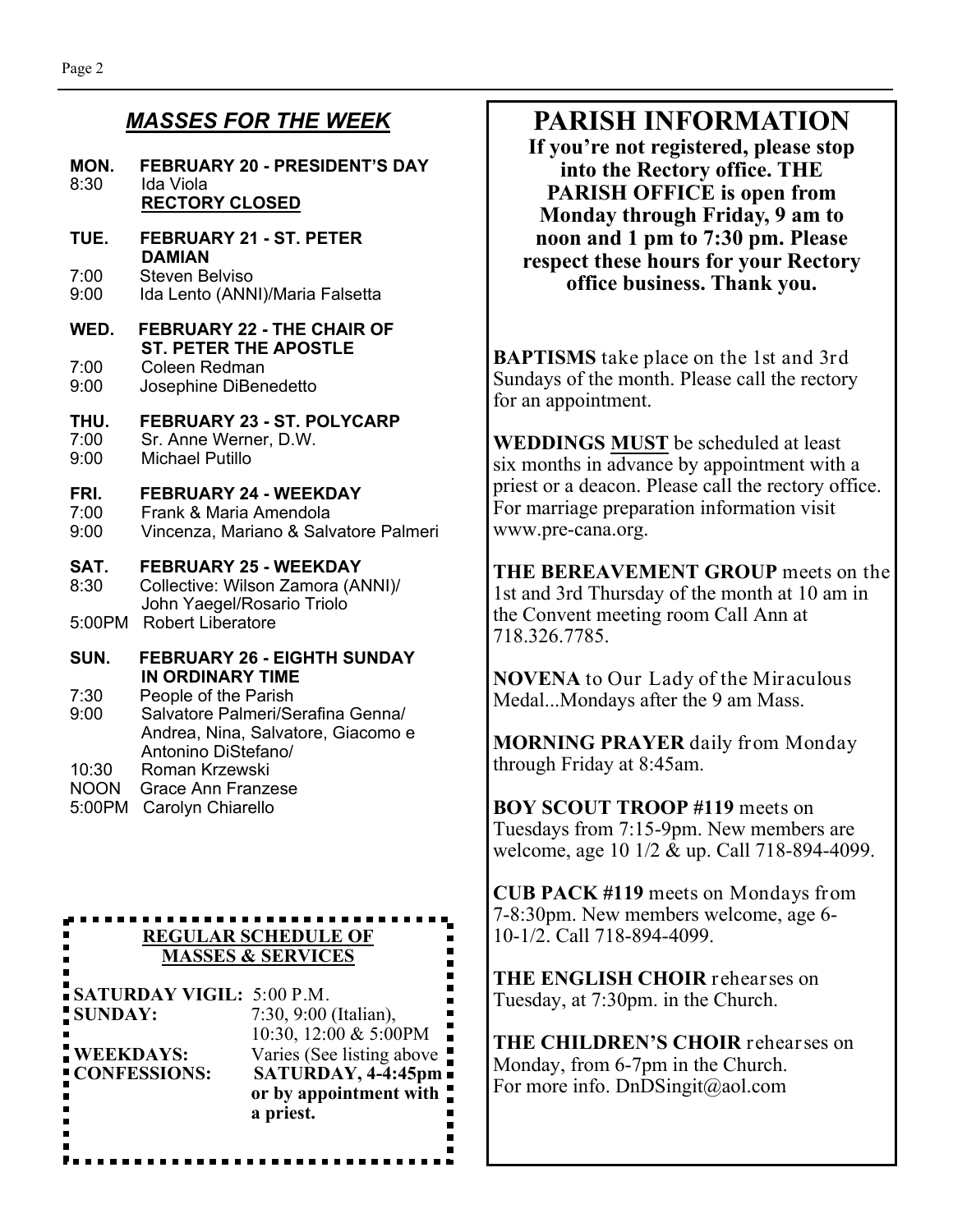## PLEASE PRAY FOR OUR SICK

Karen Guarascio, Connie Faccibene, Eileen Hinrichs, Linda Frazier, Angela Lenihan, Carol Falk, Michael Machado, Cari Ann Falk-LoBello, Glen Falk, David J. McConville, Ronald Frazier, John Downer, Robert Sabini, Lee Falk, Patricia Johnson, Scott White, Bob Schaefer, Rose Marie Santos, Bernice Muller, Maria Millocca, Baby McKinley Kelleher, Isabelle Azzaro, Lucy Lento, Sean Harrison, Richard Santangelo, Michael Russo, Frank Cesare, Joseph Simon, Joseph Stubbs, Justin James Quirke, Rose Healy, Parrish Wert, Michael Hirst, Matteo Sabini, Carmen Melendez, Jim O'Driscoll, Jeanette Spartaro, Linda Castagna, Elizabeth Ott, Marion Caracciola, Baby Keila Mary Champoli, Brooke and Alexa Renda, The Ferrugio Family, Dorothy Mai, Marc Gandasegui, Bob & Karen Schaefer,

> *The names will remain for 3 months ONLY, unless you call 326-1911 and ask for conƟnued prayers*

## **Prayer Requests**

**Pray for vocations to the Priesthood and Religious Life. Please pray for our men and women from our parish serving in the defense of our country: Lt. Col. Thomas Frohnhoefer Sgt. Robert A. Domenici** 

## *WE RECALL OUR BELOVED DECEASED*

*Especially, Alfred Talalay, Ida Burdyn, Michael McCanney, May they rest in Christ's Peace!* 

## *MEMORIALS WINE & HOST THIS WEEK*

*are offered in memory of Michelina Napolitano.* 

### *TABERNACLE LAMP THIS WEEK*

*is lit in memory of Hans & John Winter at the request of The Winter Family.* 

**THE RECTORY WILL BE CLOSED ON MONDAY, FEBRUARY 20TH IN OBSERVANCE OF PRESIDENTS' DAY THE MASS IS AT 8:30AM** 

## *TODAY'S READINGS*

**First Reading** — Take no revenge and cherish no grudge; love your neighbor as yourself. (Leviticus 19:1-2, 17-18). **Psalm** — The Lord is kind and merciful (Psalm 103). **Second Reading** — You are the temple of God, and holy (1 Corinthians 3:16-23). Gospel — Offer no resistance; love your enemies (Matthew 5:38-48).

## *READINGS FOR THE WEEK*

| Monday:    | Sir 1:1-10; Ps 93:1-2, 5; Mk 9:14-29       |
|------------|--------------------------------------------|
| Tuesday:   | Sir 2:1-11; Ps 37:3-4, 18-19, 27-28,       |
|            | 39-40; Mk 9:30-37                          |
| Wednesday: | 1 Pt 5:1-4; Ps 23:1-3a, 4-6; Mt 16:13-19   |
| Thursday:  | Sir 5:1-8; Ps 1:1-4, 6; Mk 9:41-50         |
| Friday:    | Sir 6:5-17; Ps 119:12, 16, 18, 27, 34, 35; |
|            | Mk 10:1-12                                 |
| Saturday:  | Sir 17:1-15; Ps 103:13-18; Mk 10:13-16     |
| Sunday:    | Is 49:14-15; Ps 62:2-3, 6-9; 1 Cor 4:1-5;  |
|            | Mt 6:24-34                                 |

### *SAINTS AND SPECIAL OBSERVANCES*

| Sunday:   | Seventh Sunday in Ordinary Time                |
|-----------|------------------------------------------------|
| Monday:   | Presidents' Day                                |
| Tuesday:  | St. Peter Damian                               |
|           | Wednesday: The Chair of St. Peter the Apostle; |
|           | Washington's Birthday                          |
| Thursday: | St. Polycarp                                   |

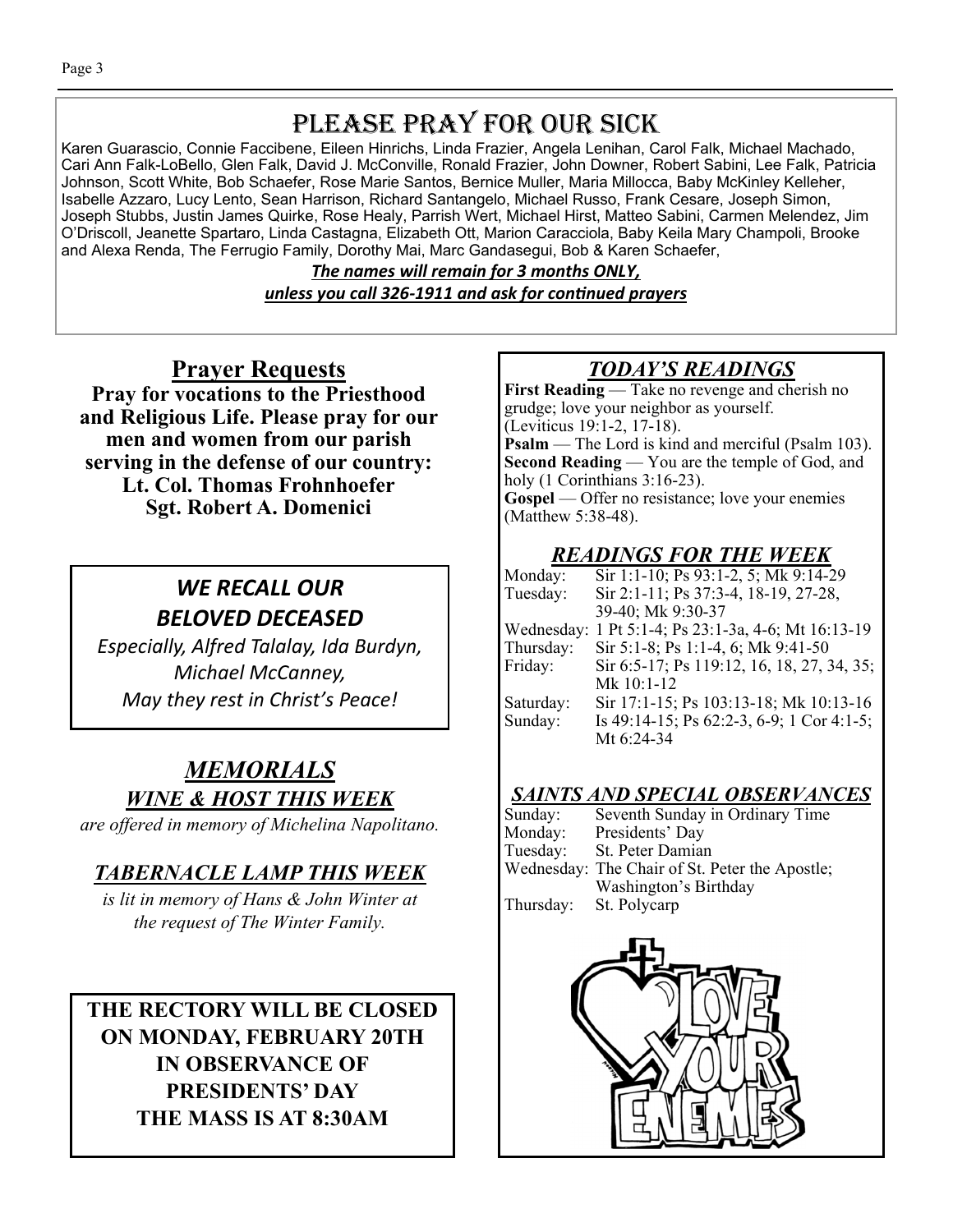#### *TREASURES FROM OUR TRADITION*

In brushing up for "Catholic Jeopardy," it might help to know that there is only one feast on the calendar for a thing, rather than a person or mystery. It's for a chair: Saint Peter's chair in fact after the Resurrection, there can be no doubt that the disciples reserved a special place for Simon Peter in the upper room. Later, Peter became the bishop of Antioch in today's Syria, the place where we were first called "Christians." from there, he went to Rome,

the center of the Empire, where it is said that Peter sat in a chair in the house of Priscilla and Aquila to instruct his flock. Jesus, in entrusting the keys of the Kingdom to Peter and his successors, entrusted his compassion and mercy to them, and charged them with pointing to the Kingdom of God. Compassion and mercy are to resonate through their teaching. Since the ancient sign of a teacher is the chair ("disciple" literally means one who sits at the feet of a teacher), Peter's chair has long been treasured. Today there is a symbolic shrine of Peter's chair above the main altar of St. Peter's Basilica in Rome. This monument is the last work of Bernini, a huge bronze throne supported by four doctors of the Church: Augustine and Ambrose from the Western Church, and John Chrysostom and Athanasius from the East. High above it is the alabaster window of the descent of the Holy Spirit.



Season two begins next week, the week of February 27th. Did you register for a group? It's not too late! Sign-up cards are on the radiators and in the vestibule of the Church. Fill one out indicating day, time and leader and drop it in the collection box, or at the Rectory anytime during the week. Treat yourself!

#### **DO YOU HAVE AN IPHONE OR AN ANDROID PHONE?**

Want to keep up with St. Margaret's news? Download our parish app. Daily Mass readings, prayers, bulletins and more. Just text the word "APP" to 88202 or search "My Parish App" in Google Play Store or App Store.



#### **SOCIETY OF ST. VINCENT dePAUL GIVES BACK**

St. Margaret Parish should share in the profits for each car, truck or van, running or not. The Society of St. Vincent DePaul will give back to our church \$50/\$100 per vehicle. Maybe you don't have a vehicle, but a family member, friend or neighbor has an old or neglected vehicle in their driveway that they would like to dispose of. Call the Society of St. Vincent dePaul, 718-491-2525. Thank you for your participation.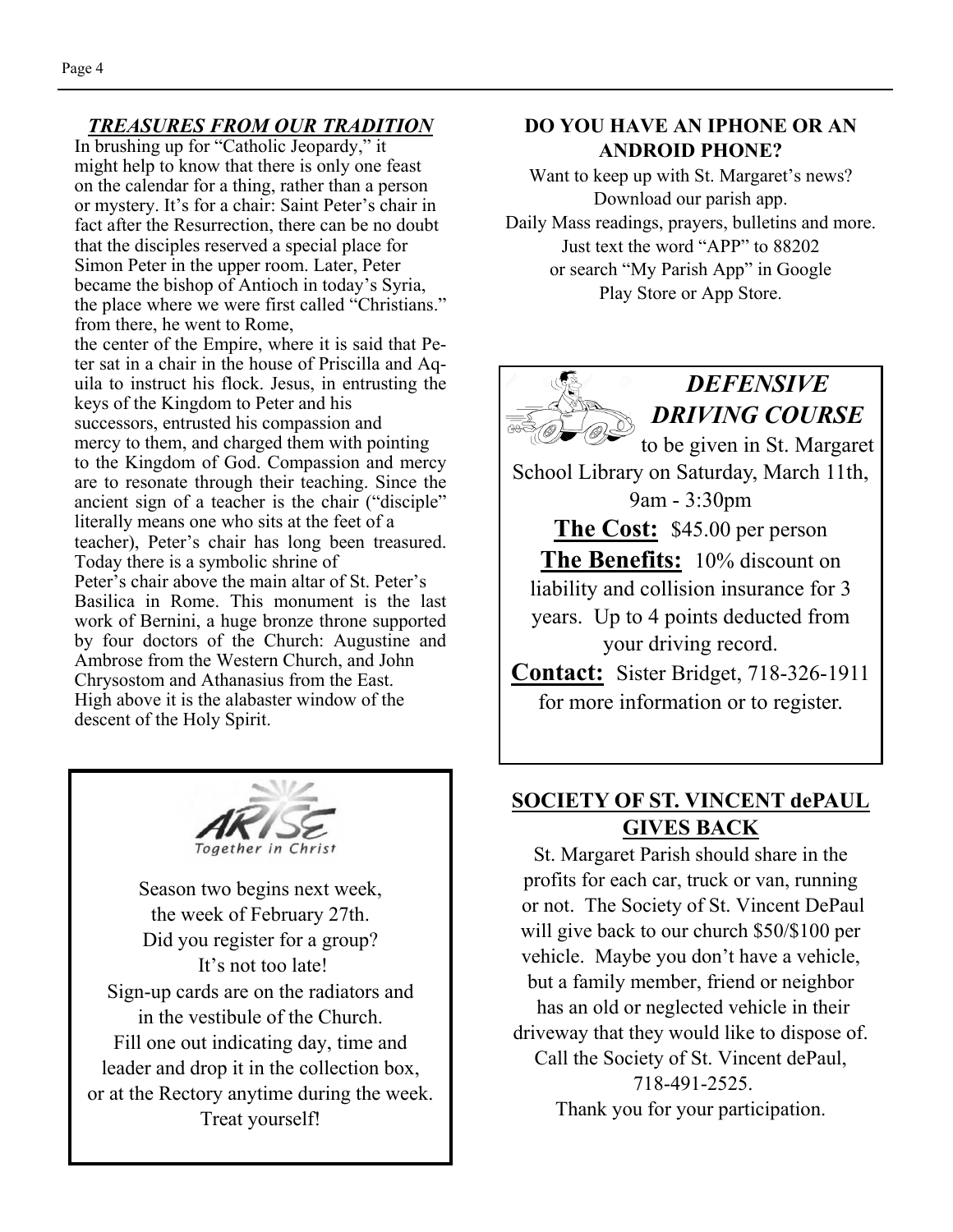## *DIVINE WISDOM*

The Lord's message, through Moses, was to "take no revenge and cherish no grudge . . . love your neighbor as yourself" (Leviticus 19:18). We might think, "Great in theory, but not always realistic!" Then Jesus in today's Gospel goes even further. Take a slap in the face and then turn the other cheek? Treat enemies the same as friends? Again, we're tempted to think that those are nice ideals, but not very practical in the "real world." Paul echoes Jesus when he tells the Corinthians that what passes for human wisdom is absurdity to God. Divine wisdom casts sunshine on the good and the bad, showers rain on the honest and the dishonest—without distinction. We must examine our wisdom and common sense to see how they compare to the wisdom of God, and make adjustments accordingly.

**THE ST. VINCENT dePAUL FOOD PANTRY is located at 66-25 79 Place The pantry is open on WEDNESDAY AND SATURDAY from 10am to 12 Noon.** 

## *GIVE UP YOUR ENVELOPES!*

We invite you to help your parish save money by giving up your offertory envelopes this Lent! Enrolling with *Faith Direct* will provide St. Margaret Parish with consistent support and simplify your giving without the wasteful envelopes. Join us in giving up envelopes this Lenten season! Visit www.faithdirect.net and use our church Code **NY299.**  Thank you for your continued support

of our parish family!



#### **IRISH NIGHT CELEBRATION**

Join us at St. Margaret Annual Irish Night on Saturday, March 4th from 7:00pm til 12:00am.

Tickets are \$45p/p which includes traditional Irish dinner, beer, wine, soda, coffee & dessert.

Entertainment by *THE CUNNINGHAM BROTHERS* 

For more information and tickets, call Susan, 718-417-3102; Ann, 718-326-1256; Bridie, 917-302-3569 or Maureen, 917-589-6804.

> *DON'T MISS THE FUN!!*



## **ST. MARGARET'S YONKERS EMPIRE CITY BUS TRIP FEBRUARY 20, 2017**

The bus will be in front of the Church and will **leave promptly at 9am.**  The cost is \$23.00p/p. For reservations/information call **Betty, 718-326-0198 ONE LUCKY PERSON WILL WIN A FREE RIDE ON OUR MARCH TRIP!** 



*BE HOLY, FOR I, THE LORD, YOUR GOD, AM HOLY*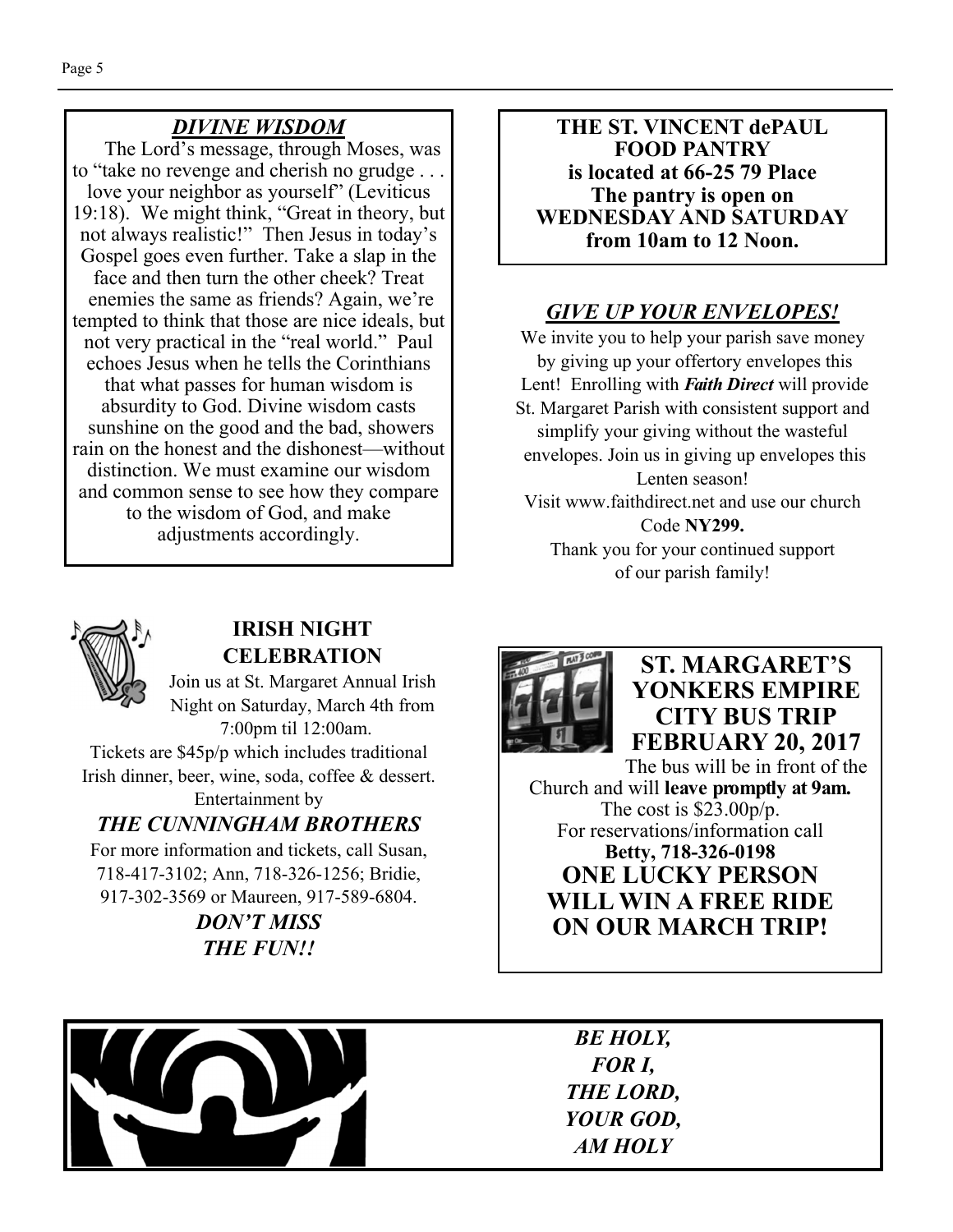## SCHOOL NEWS

#### **FROM THE DESK OF THE ACADEMY**

School will be closed from February 20-24 for Mid Winter Recess. Have a safe and warm break. Tour Tuesdays are scheduled for those interested in our school for September 2017. If you would like to attend one of our tours at 9:30am on the following dates, please call 718-326-0922 to RSVP. Dates available: February 28, March 7, 14, 21 and April 4. Applications for Nursery to Grade 8 are accepted. Come and see the many great things going on in our classrooms.

#### **CONGRATULATIONS**

to former St. Margaret School students who have received honors at **Holy Cross High School:**  MICHAEL COLOMBI, ANTONINO PETSCHE **Cathedral Preparatory School & Seminary:**  ANDREW CHALMERS, STEVEN ARUNDEL, KEVIN PLUT **Msgr. McClancy Memorial H.S:**  QUINN BRENNAN, JOSEPHINE MASULLO, JORDANA NADILE, TIMOTHY WALLS, ANGELA MASULLO, CATRINA SCIACCA **Bishop Kearney H.S.:**  CARMELA PICCOLO We wish these students continued success in their future endeavors.

#### **SAINT MARGARET GIFT SHOP**

open Wednesdays, 12pm - 4pm Saturdays, 4pm - 5pm and Sundays, 9am - 1pm We have a selection of religious goods: Rosaries - Medals - Gifts - Crucifixes Statues - Bibles and other books **AND MORE!** 

If we don't have it, we'll try to get it for you. The Gift Shop is located in the rectory. Please use the red side door in the parking lot. If the door is closed, please knock.

#### *ST. MARGARET'S LUCKY NUMBER 2017*

| Feb. 03 - | 741 | A. Coverly (b)     |
|-----------|-----|--------------------|
|           |     | P. Schindrer (b)   |
| Feb. 04 - | 365 | No Winner          |
| Feb. 05 - | 881 | $C/L$ Caputo $(b)$ |
|           |     | R. Sweeney (b)     |
| Feb. 06 - | 867 | No Winner          |
| Feb. 07 - | 852 | M. Twomey (b)      |
| Feb. 08 - | 542 | Joseph Deil (b)    |
| Feb. 09 - | 890 | $J.$ Henry $(b)$   |
| Feb. 10 - | 731 | $C.$ Tait $(b)$    |
|           |     | $B/M$ Foley $(b)$  |

**HELP SUPPORT YOUR PARISH Buy a "LUCKY NUMBER" FOR 2017 based on NY State Lottery, every evening of the year.** Single Subscriptions: \$60.00, two or more subscriptions, \$50.00 each. Call Patti C, 718-639-2263 for more information.

#### *LAY MINISTRY SUNDAY*

will be celebrated here, at St. Margaret's and throughout the diocese next weekend. This will be an opportunity to affirm and celebrate the many dedicated lay women and men who give tirelessly of their time and talent in service to others and to the Church as liturgical ministers, ministers of consolation, members of the finance and pastoral councils, adult faith formation coordinators, liturgical planners, music

ministry and so many other ways. Please join us for a special celebration honoring these dedicated volunteers at the 10:30 Mass. We encourage our volunteer ministers to make every effort to attend the Mass. If you are assigned to a specific

 Mass that day, we understand and we will keep you in prayer.